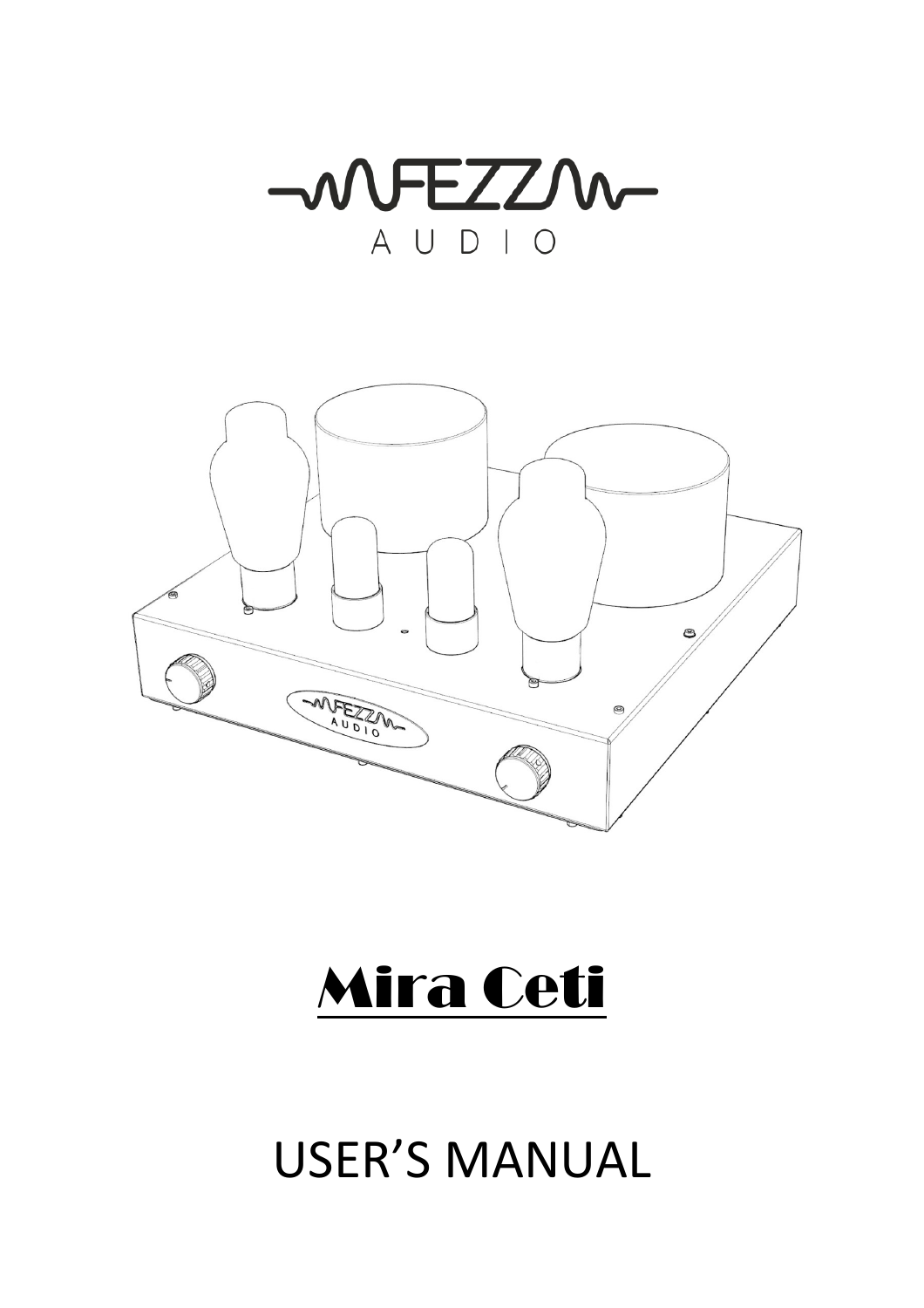#### SAFETY TIPS



In order to obtain the highest possible sound reproduction quality and for the sake of your own safety, please kindly refer to the following safety guidelines and please adhere to them:

- Never place the Fezz Audio Mira Ceti amplifier near heat sources, such as radiators, heaters or direct sunlight. Ensure adequate ventilation and airflow.
- We also warn against exposure of the amplifier to conditions such as very low temperatures and/or high humidity.
- During normal operation, the vacuum tubes radiate significant amounts of heat - there is a risk of burns
- The amplifier should be plugged directly into a wall socket. If you must use an extension cord, please make sure that it has load parameters sufficient to ensure proper handling of current delivery to the device.
- When cleaning, always disconnect the Mira Ceti from the power source. Use a dry, soft cloth. Do not use water or cleaning agents.
- If your amplifier starts to misbehave or to work incorrectly, if it's temperature gets too high or you start feeling smoke - immediately disconnect the device from the mains.
- Due to the risk of exposure to high voltages please do not open the lid of the amplifier. ATTENTION: This warning remains in force also in a situation where the device is already disconnected from the wall outlet.
- Always replace fuses in accordance with the original, intended specification.
- Do not make repairs on your own, or adjustments beyond those as described in this manual. Execution of any unauthorized repairs or modifications of the device result in a loss of warranty.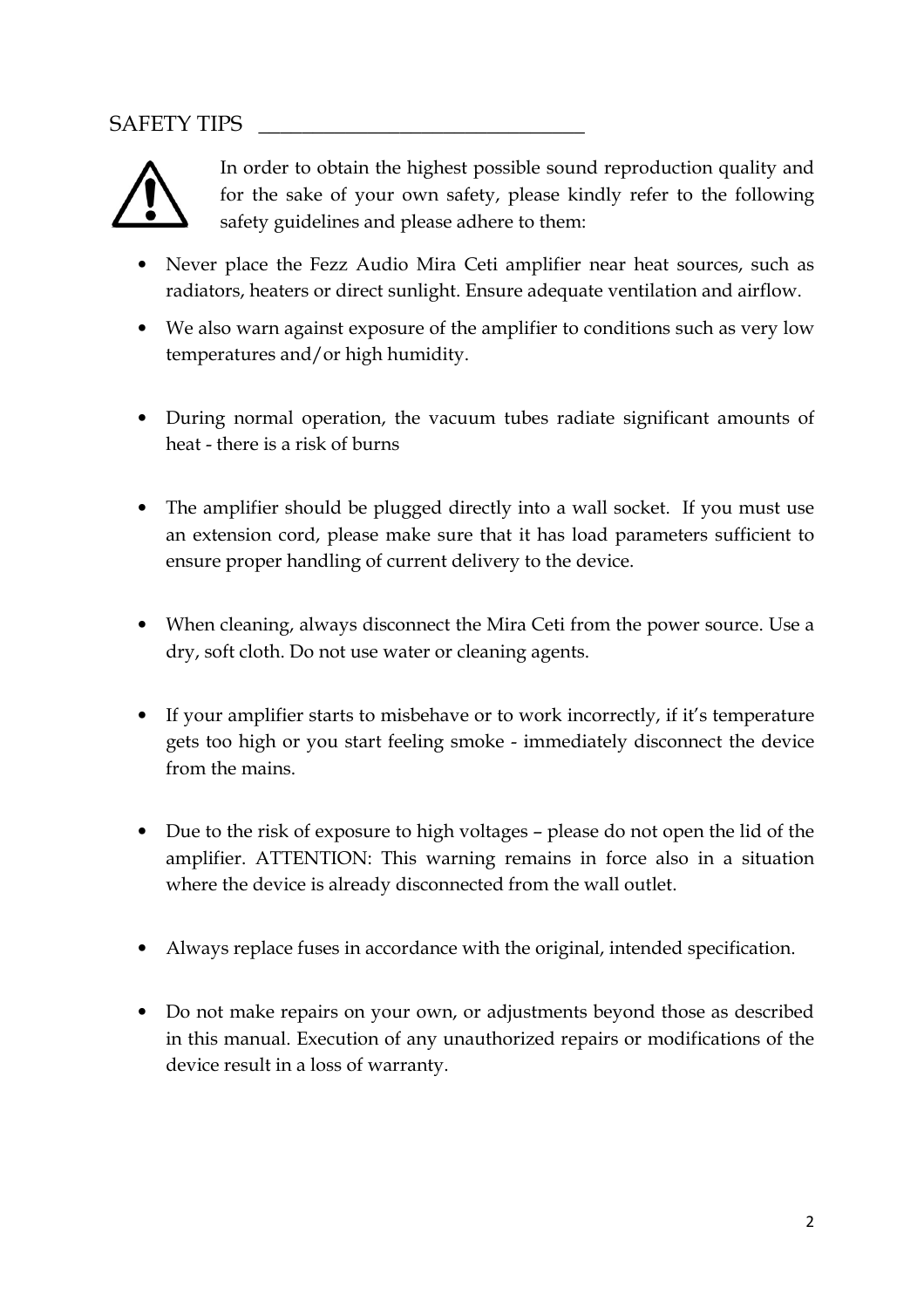#### TABLE OF CONTENTS \_\_\_\_\_\_\_\_\_\_\_\_\_\_\_\_\_\_\_\_\_\_\_\_\_\_\_\_\_\_\_\_\_\_\_\_\_\_\_\_\_\_\_\_\_\_\_\_\_\_\_\_

#### SAFETY TIPS 22

#### INTRODUCTION \_\_\_4\_\_\_

The Tube Amplifier

#### INSTALLATION OF THE DEVICE \_\_\_5\_\_\_

Unpacking

Contents of the package

Description of the elements of the amplifier

Installation of the vacuum tubes

Where to place your amplifier

#### INTERCONNECTIONS \_\_\_8\_\_\_

Hook-up of the power supply cord

Hook-up of the signal sources

Hook-up of the speakers

#### STANDARD AND OPTIONAL EQUIPMENT **FOULD** 20 10

Vacuum tubes protective cage

Remote control

HT (pre-in) input

| FIRST POWER-UP AND GETTING STARTED          |    |
|---------------------------------------------|----|
| ADJUSTMENT AND CONTROL OF THE BIAS CURRENTS | 12 |
| <b>REPLACEMENT OF THE VACUUM TUBES</b>      |    |
| Vacuum tube replacement procedure           |    |
| "BURNING-IN" THE AMPLIFIER                  |    |
| <b>TROUBLE-SHOOTING GUIDE</b>               |    |

TECHNICAL DATA  $14$ 

LIMITED WARRANTY CONDITIONS \_\_\_15\_\_\_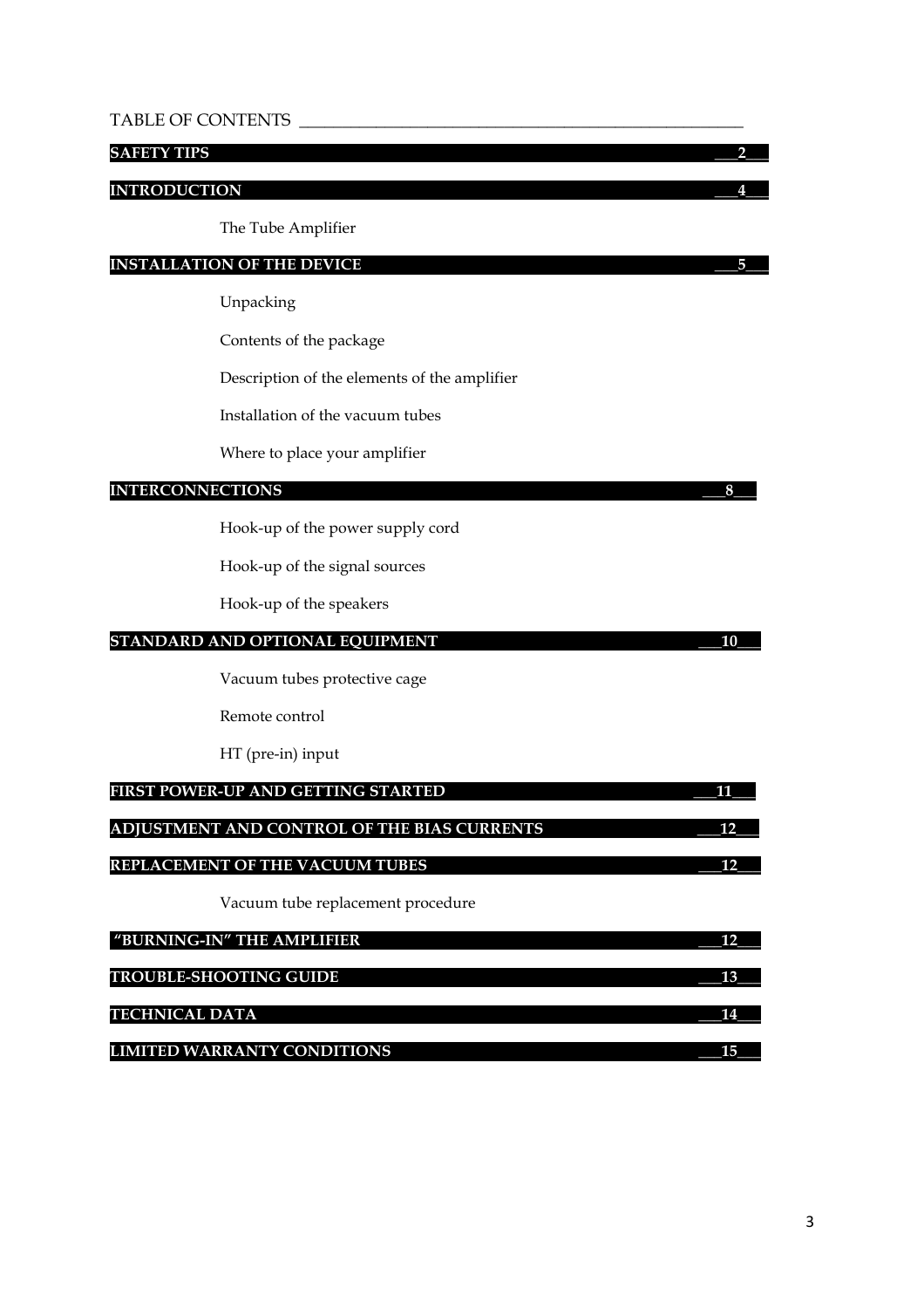#### INTRODUCTION \_\_\_\_\_\_\_\_\_\_\_\_\_\_\_\_\_\_\_\_\_\_\_\_\_\_\_\_\_\_\_\_\_\_\_\_\_\_\_\_\_\_\_\_\_\_\_

Thank you for your trust and for choosing the Fezz Audio Mira Ceti amplifier.

Mira Ceti The World's only Single-Ended tube amplifier, the construction of which is based on toroidal speaker output transformers. Mira Ceti is characterized by an outstanding, full, saturated midtone, by dynamics and a solid bass. Tonal character is covered with a sensual tube mist which provides excellent reproduction of blues, jazz and classic rock.

#### THE TUBE AMPLIFIER

Many of us, when looking upon audio amplifiers of decades ago, keep repeating a slogan, like a mantra: "Such things are not manufactured anymore". When we finally manage to acquire such a amplifier, we treat it in a very unique way. We look for the best possible location to present it, we adore the moment that we switch it on and we shall certainly not fail to mention in passing about this new "treasure" of ours to any of our visiting guests. Whatever we do is all underlined by a great feeling of fondness to those times long past. Why is this happening? The most likely reason is that it is a vacuum tube amplifier. An amplifier with a specific warmth to its sound, with a natural ambience, timber. We also do know that the 'Big Names' have created their memorable music albums using vacuum tubes. When one explores this topic in depth, it turns out that many a prominent musician, till this present day, plays back music and creates music using solely analog amplifiers, and they justify their decision with just a few words: "The vacuum tube simply sounds better, it has a soul and an ambience".

Once that we purchase such an amplifier, set it up, hook it up, a kind of hesitance kicks in … "Gee, this equipment is 40 years old". Will it continue to be reliable? We are aware that there is contemporary production of vacuum tube amplifiers out there, but these amplifiers are very expensive. Thus, in praxis, they are exclusively destined for the audiophile circles.

And it is at this very point where the unique offering of Fezz Audio comes into play. A unique vacuum tube sound, made available at a price point similar to a new, "transistor" based device as sourced from a market.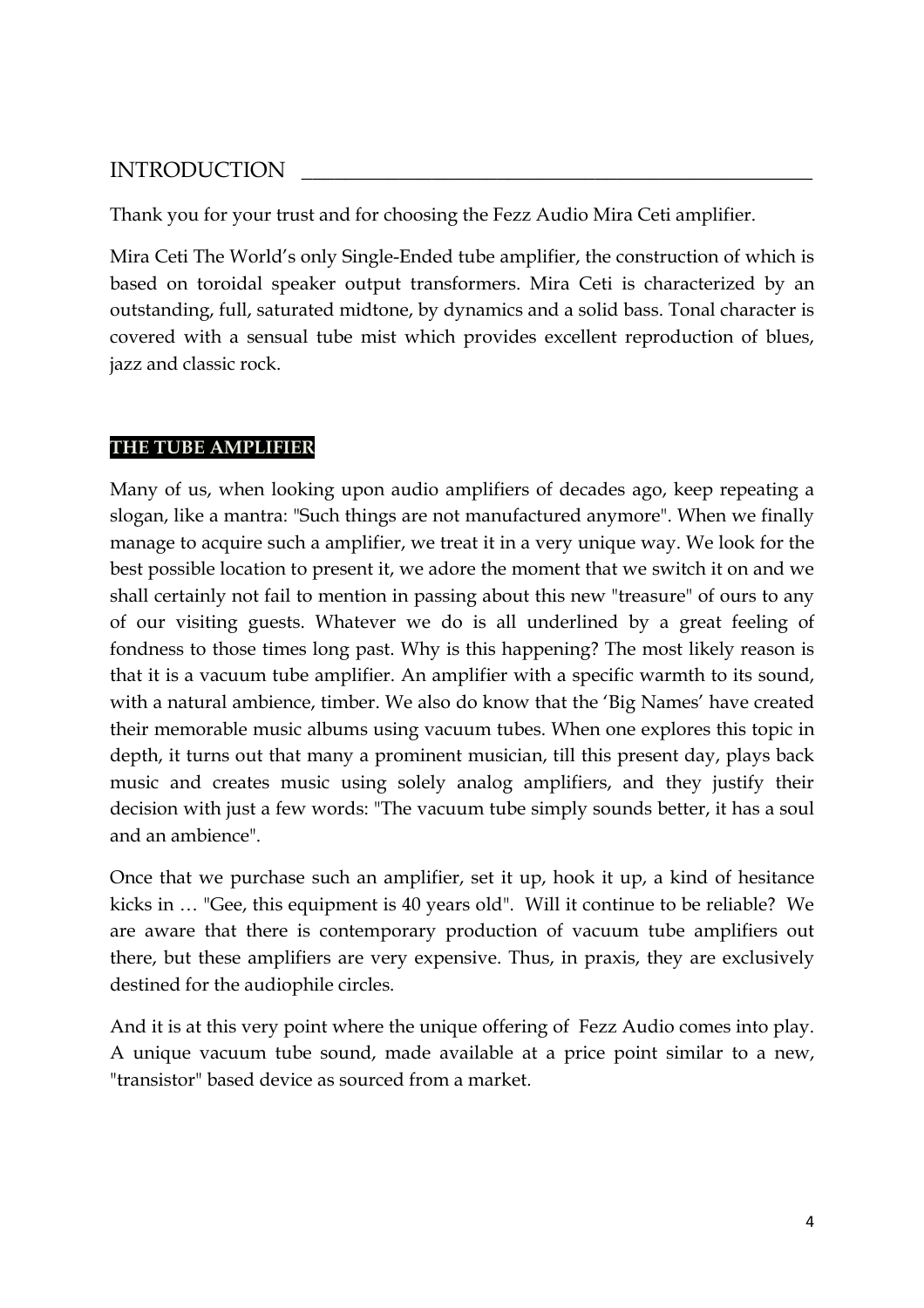## INSTALATION OF THE DEVICE

#### UNPACKING

Please kindly check if the packaging of the Mira Ceti amplifier has not been damaged during transit. If you find any damages, please immediately contact your dealer. Remove the amplifier and accessories from the packaging. Make sure that the content is not damaged.



Do not connect the device to the power supply if it has visible signs of damage on it.

Please do not dispose of the original packaging, so as to facilitate possible shipment of the device in the future.

#### CONTENTS OF THE PACKAGE

The package should contain:

- The Fezz Audio Mira Ceti vacuum tube amplifier
- Vacuum tubes of type 300b EHG (gold), by Electro-Harmonix 2 pcs.
- Vacuum tubes of type 6sn7,by Electro-Harmonix 2 pcs.
- A power cord
- Vacuum tube protective cage
- A Users Manual
- Optional: remote control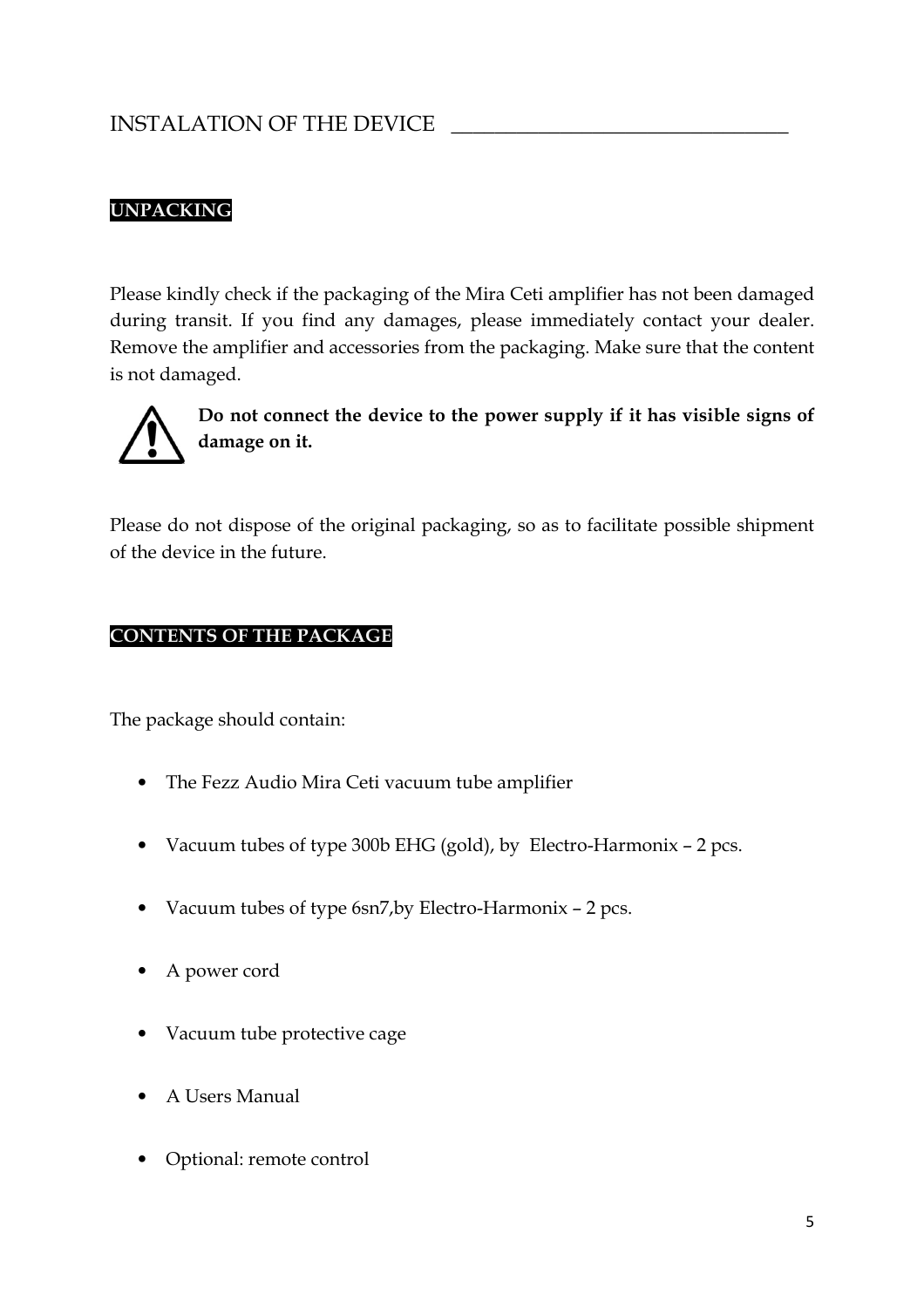#### DESCRIPTION OF THE ELEMENTS OF THE AMPLIFIER



- 1) Volume control
- 2) Input source selector
- 3) The housings for the output transformers
- 4) Left channel power vacuum tube (300b) socket
- 5) Right channel power vacuum tube (300b) socket
- 6) Left channel driver vacuum tube (6sn7) socket
- 7) Right channel driver vacuum tube (6sn7) socket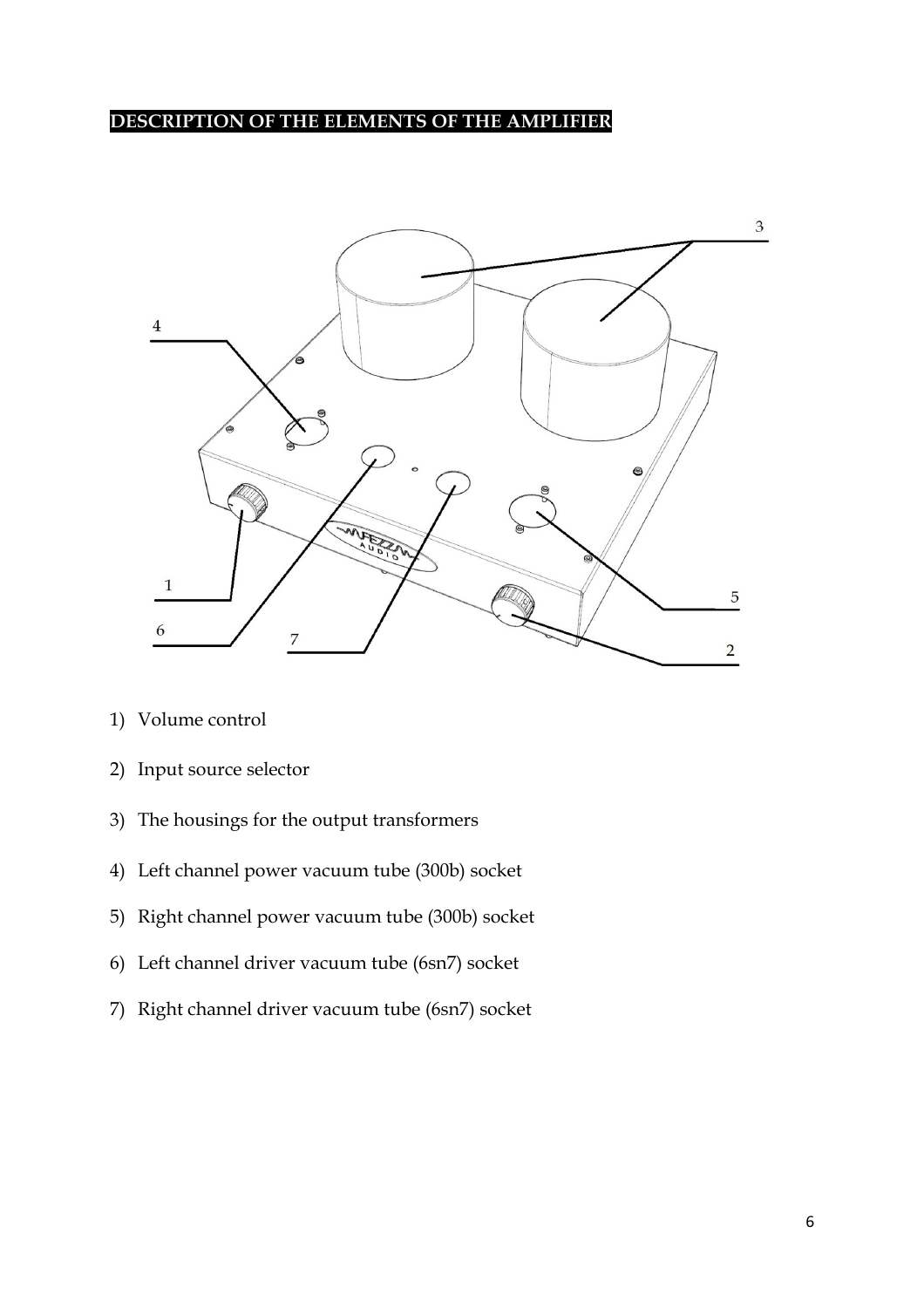#### INSTALLATION OF THE VACUUM TUBES

Place the Mira Ceti amplifier on a stable surface. Carefully remove the vacuum tubes from their packaging and install them in the appropriate sockets, as show on page 6.

The pins in the base of each of the vacuum tubes are "coded", and this has the result that the insertion of the vacuum tube into the socket is possible only in one correct and appropriate orientation. If, whilst inserting the vacuum tube you sense resistance, and you can not push the tube into the socket, please check the orientation of its pins, rotate the tube to the correct position and try again.



WARNING ! Excessive force may damage the socket and/or the pins of the vacuum tube.

#### WHERE TO PLACE YOUR AMPLIFIER

Due to the presence of high temperatures during normal operation of the vacuum tubes, the location that you pick to place your amplifier should ensure ample ventilation, a free flow of air.

Please maintain at least 10 cm clearance between the housing of the amplifier, together with the vacuum tubes, and other devices or elements of the interior.

The sound quality may be degraded as a result of vibrations. Therefore we recommended to place the amplifier on a flat and stable surface.



ATTENTION - Never place the Fezz Audio Mira Ceti amplifier in the vicinity of sources that produce large amounts of heat.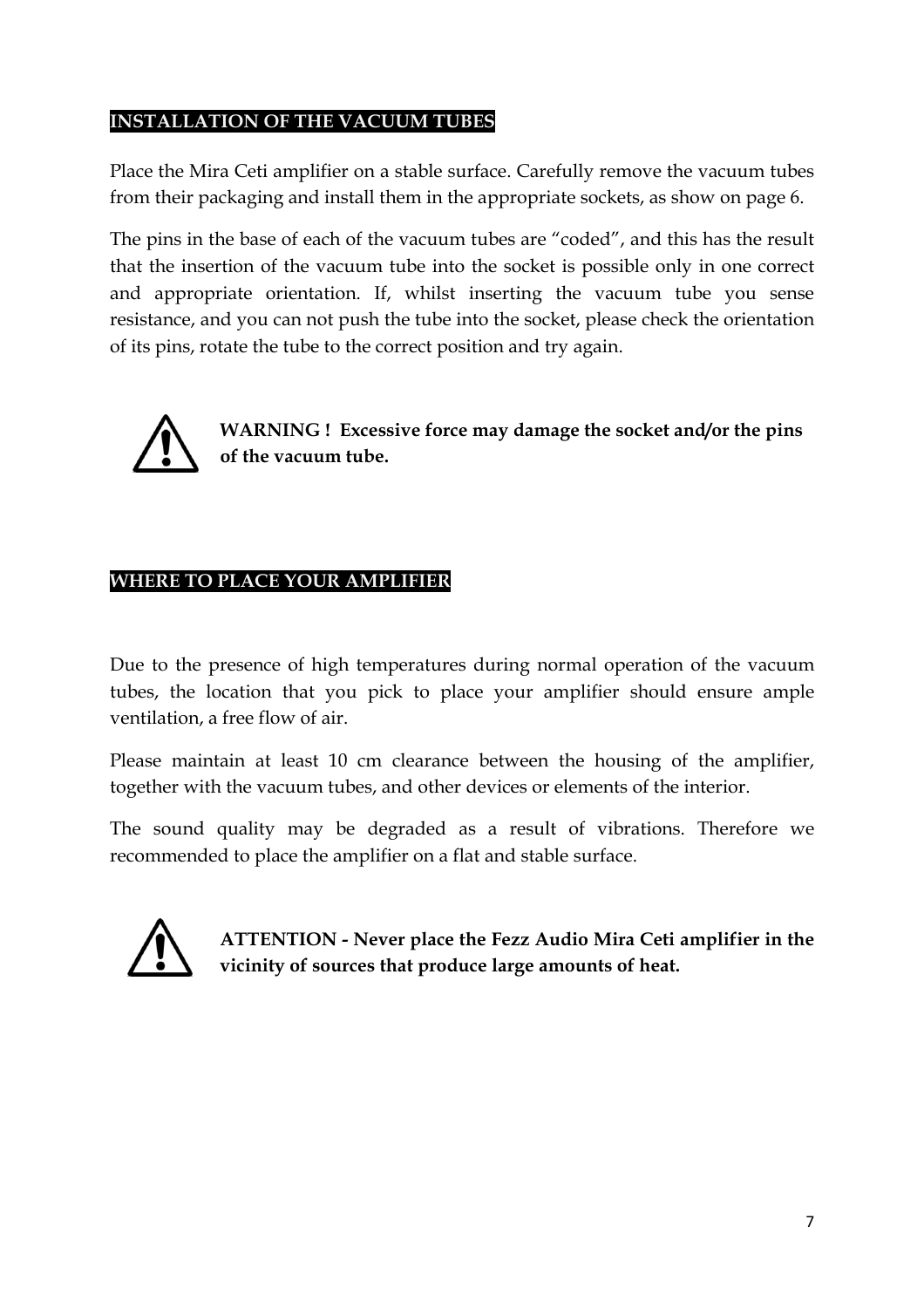#### INTERCONNECTIONS

The figure above shows the rear panel view of the Fezz Audio Mira Ceti vacuum tube amplifier, together with a description of the inputs and outputs allowing for connection of the other elements of your audio system.

Any and all connections must be made whilst the device is disconnected from the mains power supply. Before making any such connections, make sure that the amplifier is switched off.



- 1) Source signal inputs
- 2) Speaker outputs for the right channel
- 3) Speaker outputs for the left channel
- 4) Socket for the main fuse
- 5) The IEC power supply cord socket
- 6) Mains switch



WARNING! - To avoid electrostatic shock to the components of the amplifier, please touch a grounded conductive surface before making any connections.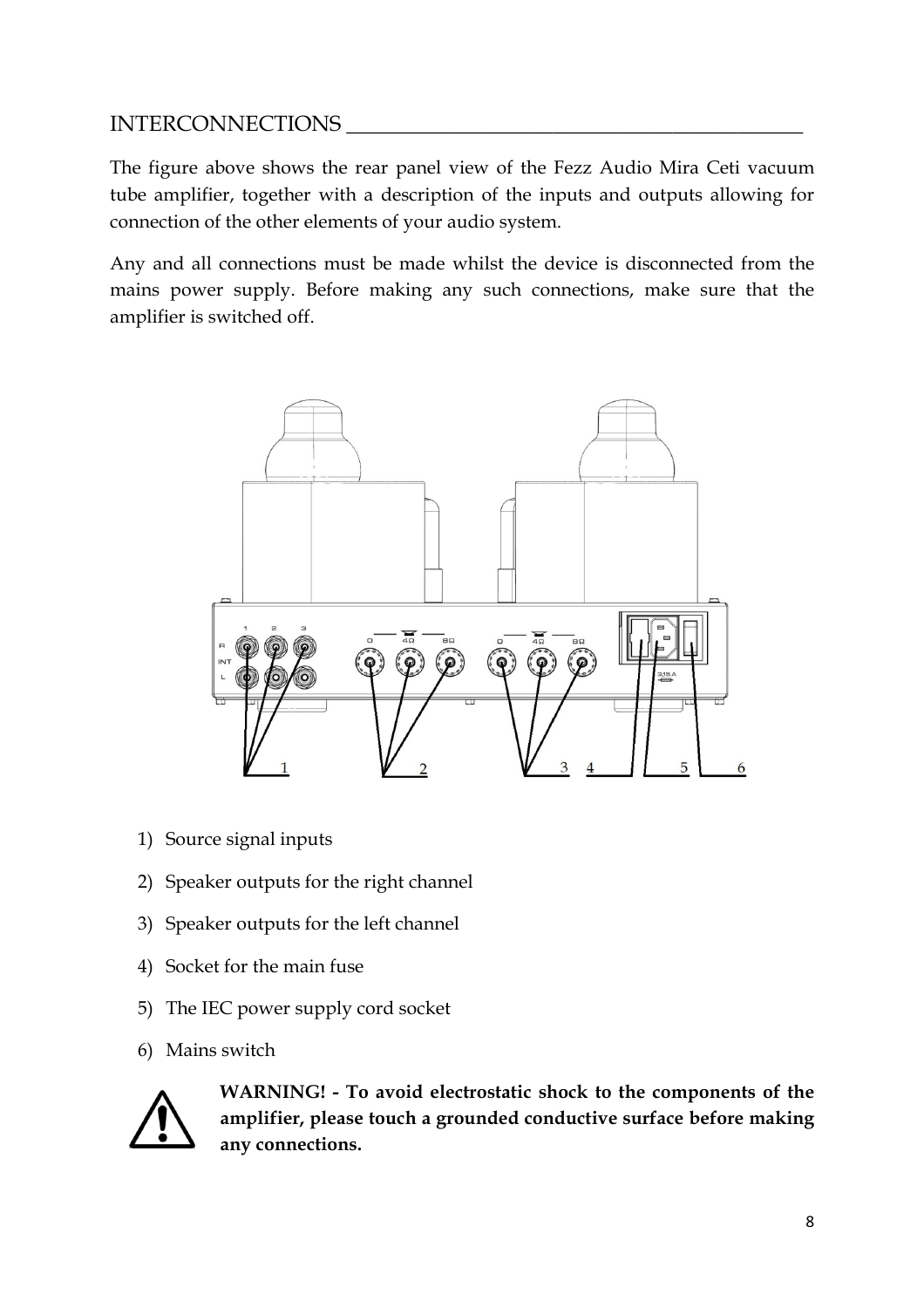#### HOOK-UP OF THE POWER SUPPLY CORD

Make sure that the amplifier is switched off. Connect the power cord to the IEC socket on the rear panel of the amplifier.

The amplifier is designed to operate at a rated voltage of 230V/50Hz ( or 115V/60Hz US and CAN models). Connecting the device to a mains network with incorrect parameters can lead to damage that is not covered by manufacturers warranty

#### HOOK-UP OF THE SIGNAL SOURCES

Connect the signal source to the amplifier inputs IN1, IN2 or IN3. Select the source of input signal by rotating the input selector located on the front panel of the amplifier. In order to achieve the highest sound quality, use only high-quality RCA cables. Pay attention to the proper connection and distinction of the right (R) and the left (L) channels.



WARNING! To connect a turntable, you need to use an external phono MC/MM preamplifier or a turntable with a built-in preamplifier.

#### HOOK-UP OF THE SPEAKERS

Check the impedance of the speaker set that you posses. Connect the speaker cable to the appropriate terminals on the rear panel of the amplifier. Depending on the impedance of the speakers that you posses, connect it to the terminal marked either  $4\Omega$  or 8 $Ω$ . If your speaker impedance is 6 $Ω$  - connect the speaker wire to the terminal 8Ω.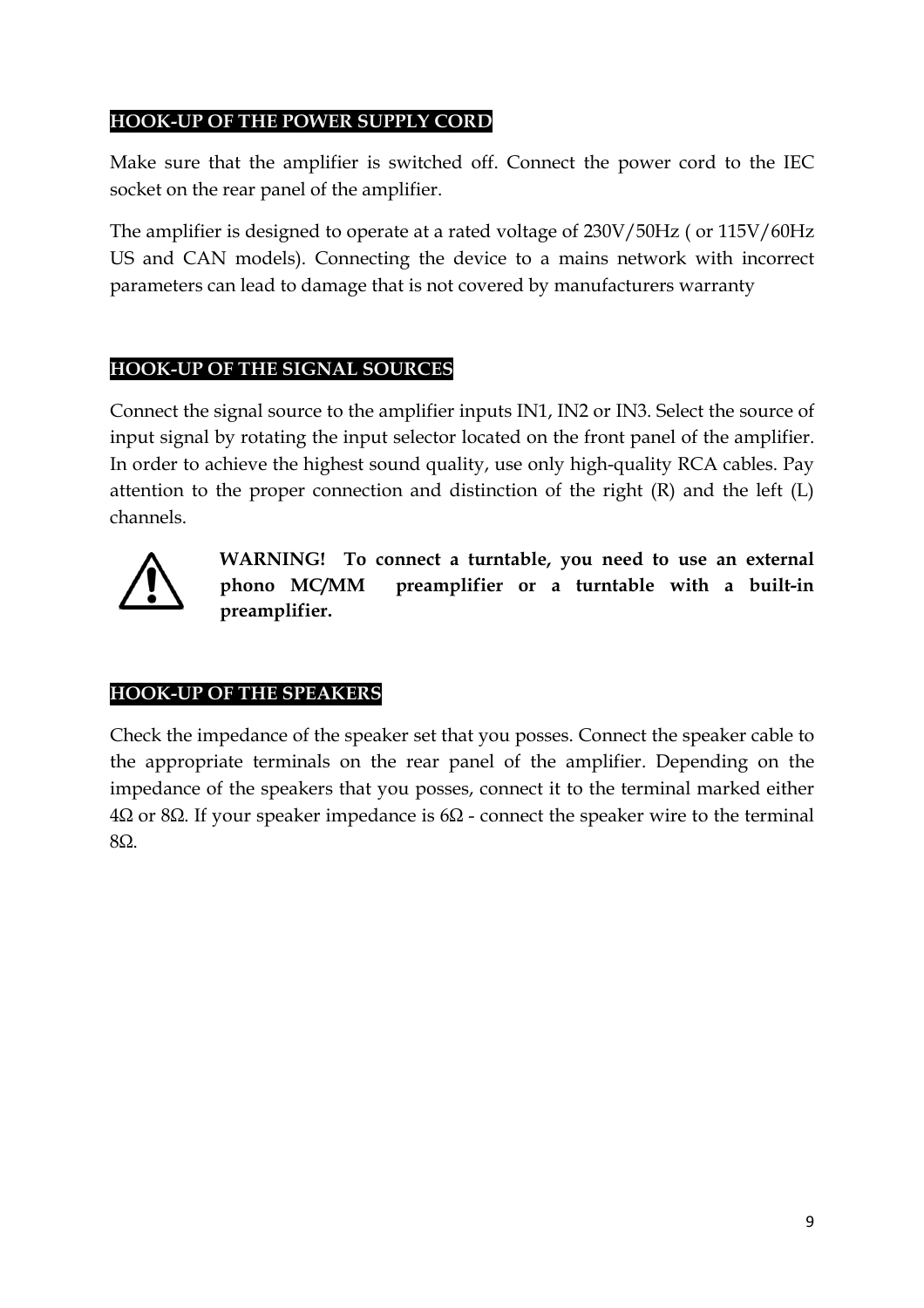## STANDARD and OPTIONAL EQUIPMENT\_\_\_\_\_\_\_\_\_\_\_\_\_\_\_\_\_\_\_\_\_\_\_\_\_

#### VACUUM TUBES PROTECTIVE CAGE(standard equipment)

The picture shows the correct positioning of the vacuum tubes protective cage.



#### VOLUME LEVEL REMOTE CONTOL (optional equipment)

The remote control enables remote adjustments of the volume.

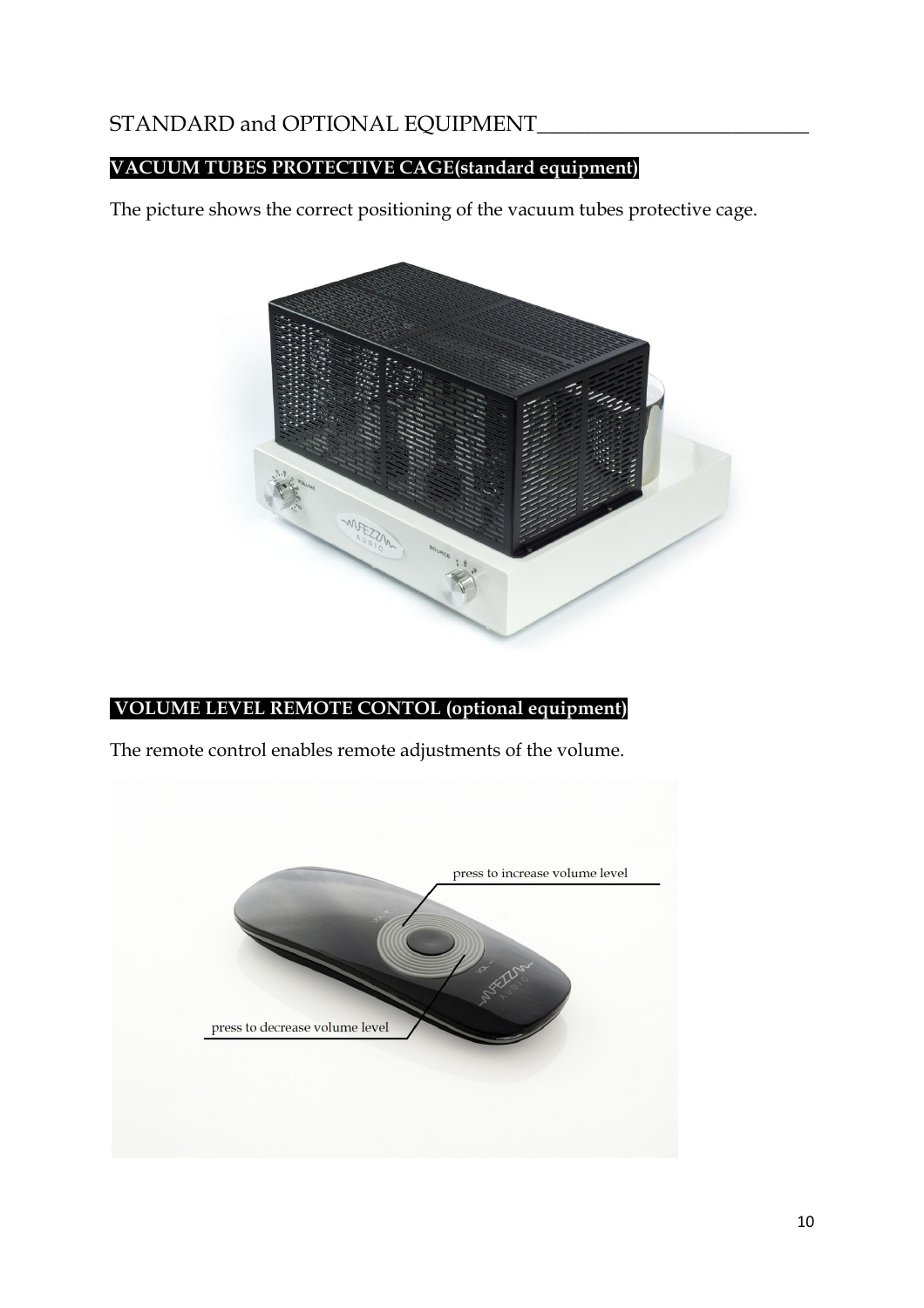#### HT (Pre-in) INPUT (optional equipment)

The additional HT (Pre-in) signal input makes it possible to use this amplifier as a stereo power amplifier. In order to make this possible, it is necessary that you have a separate pre-amplifier with its own volume control, or a receiver with 'Pre-out' output.



WARNING! Never directly connect sources such as a CD, DVD, BlueRay, DAC, file streamer, or similar devices to the HT (Pre-In) input. The HT input HT is specifically and exclusively designed for use with preamplifiers with adjustable output volume and with receivers which are equipped with a 'pre-out' .

#### FIRST POWER-UP AND GETTING STARTED \_\_\_\_\_\_\_\_\_\_\_\_\_\_\_\_\_\_\_\_\_\_

Make sure that all of your wiring is connected in accordance with the information as provided above on page 9 of this manual.

Select the source of signal using the rotary selector switch located on the front panel.

Set the volume control to minimum. Turn on the mains power of the Mira Ceti amplifier – the vacuum tubes shall begin to glow. Make sure that the sound source is turned on, playing, and then gradually increase the volume level by turning the potentiometer.

The correct 'Switch-ON' (start-up) sequence for the individual devices:

First the Signal Source $\rightarrow$ then the Fezz Audio Mira Ceti amplifier.

The correct 'Switch-OFF' (shutdown) sequence for the individual devices:

First the Fezz Audio Mira Ceti amplifier  $\rightarrow$  and then the Signal Source.

The operation of the amplifier narrows down to adjusting the volume potentiometer VOLUME and selecting an audio signal source via rotation of the SOURCE switch.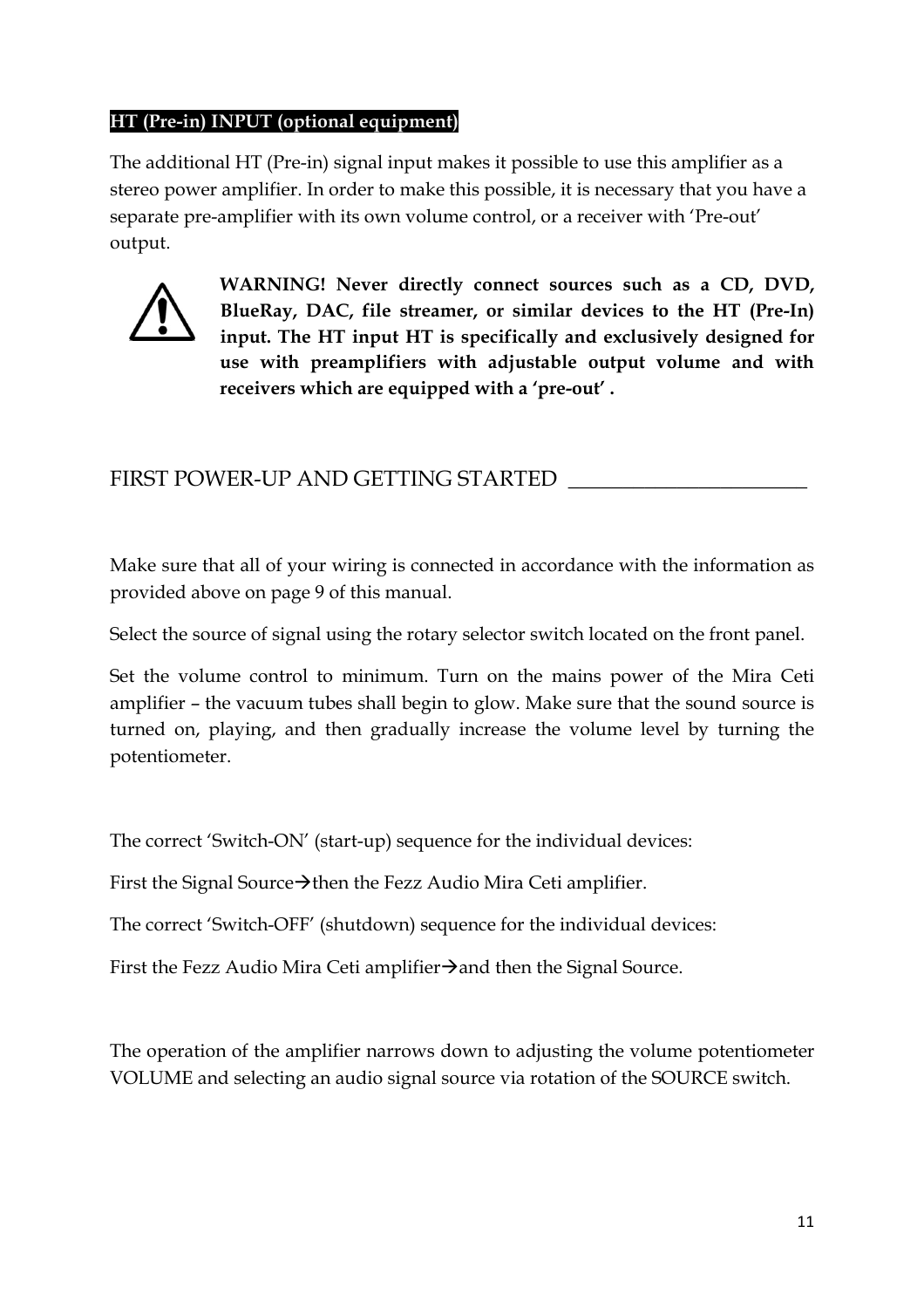## ADJUSTMENT AND CONTROL OF THE BIAS CURRENTS

The amplifier is equipped with an automatic bias module and does not require any kind of adjustment.

## REPLACEMENT OF VACUUM TUBES

In the event that a need arises to replace the vacuum tubes, either the power tubes, or the control tubes, the following guidelines must be adhered to:

- The 300b power vacuum tubes may be replaced only with the same type, or with another type, but such that is a direct equivalent.

- You can replace the 6sn7 control tubes only with the same type, or with another type, but such that is their direct equivalent.

#### VACUUM TUBE REPLACEMENT PROCEDURE

- 1) Disconnect the amplifier from the mains.
- 2) Remove the currently installed tubes, from the sockets. Plug in the new vacuum tubes in these sockets. Remember to use ONLY vacuum tubes that have previously been pre-selected and paired up in quads or pairs.
- 3) Reconnect the amplifier from the mains.

## "BURNING-IN" OF THE AMPLIFIER

Any tube amplifier requires an initial pre-heating (or "burn-in") period, in order so that it achieves its full sonic potential. This is due to the presence of residual polarization of dielectric elements and due to a necessary stabilization of working parameters of the vacuum tubes. The stabilization of the electrical parameters of the system occurs in a natural process whilst playing music through your audio system.

A preliminary degree of pre-heating of the amplifier is reached after about 10 hours of quiet music playback. The full sonic capabilities shall stabilize and unfold within a time-span ranging from 40 to 60 hours of music reproduction at a moderate volume levels.

In the initial period of operation of the amplifier it is advisable to avoid short-term operation periods of the amplifier. Once activated, it should remain operational for a period of about 4-6 hours.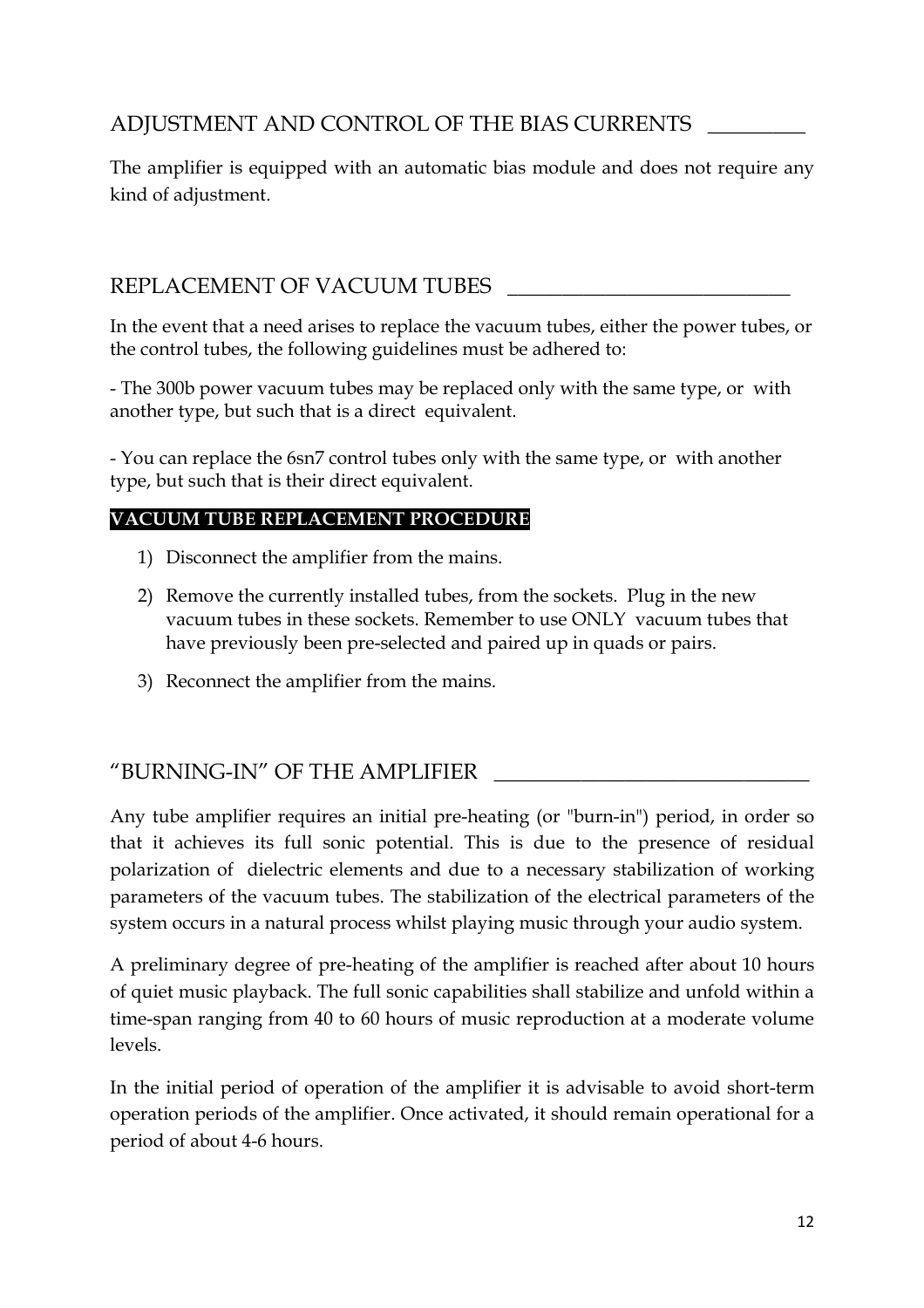## TROUBLE-SHOOTING GUIDE \_\_\_\_\_\_\_\_\_\_\_\_\_\_\_\_\_\_\_\_\_\_\_\_\_\_\_\_\_\_\_\_\_\_\_\_

If your amplifier does not work as it is supposed to, it is fairly easy to diagnose and remedy some of the common malfunctions, by following procedures as outlined in this following.

| <b>THE PROBLEM</b>                         | <b>PROBABLE REASON</b>                      | <b>THE SOLUTION</b>                          |
|--------------------------------------------|---------------------------------------------|----------------------------------------------|
| After turning the power switch to the ON   | A blown fuse.                               | Please exchange to faulty fuse to a new      |
| position, the amplifier does not switch on |                                             | one (3,15A T), within the fuse holder as     |
|                                            |                                             | depicted with index 4 on page no. 8 of this  |
|                                            |                                             | user manual.                                 |
|                                            | An improper connection of the mains         | Please check if the plugs of the mains cable |
|                                            | cable.                                      | are properly inserted into the electrical    |
|                                            |                                             | mains socket and to the socket as depicted   |
|                                            |                                             | with index 5 on page no. 8 of this user      |
|                                            |                                             | manual.                                      |
| The sound produced by the amplifier is     | Improper placement of the vacuum tubes      | Switch off the amplifier. Wait until the     |
| distorted. A hum or pops have appeared     | in the sockets.                             | vacuum tubes cool down. Check for            |
| and are coming from one of the channels    |                                             | proper placement of vacuum tubes in their    |
|                                            |                                             | sockets. If necessary - correct their        |
|                                            |                                             | orientation.                                 |
|                                            | One of the driver tubes (6SN7) has lost its | Switch off the amplifier. Wait until the     |
|                                            | nominal working parameters.                 | vacuum tubes cool down. Exchange the         |
|                                            |                                             | positions of the driver tubes between        |
|                                            |                                             | channels. Turn on the amplifier. If the      |
|                                            |                                             | disturbing sounds have moved to the          |
|                                            |                                             | other channel, please send the faulty tube   |
|                                            |                                             | back to Fezz Audio, informing the            |
|                                            |                                             | company about the need for its               |
|                                            |                                             | replacement.                                 |
|                                            | One of the power tubes (300B) has lost its  | Switch off the amplifier. Wait until the     |
|                                            | nominal parameters, within an amplifier     | vacuum tubes cool down. Exchange the         |
|                                            | that is equipped with manual bias.          | positions of the driver tubes between        |
|                                            |                                             | channels. Turn on the amplifier. If the      |
|                                            |                                             | disturbing sounds have moved to the          |
|                                            |                                             | other channel, please send the faulty tube   |
|                                            |                                             | back to Fezz Audio, informing the            |
|                                            |                                             | company about the need for its               |
|                                            |                                             | replacement.                                 |

If you have verified the aforementioned situations, and your problem still persists, please contact our service department ( info@fezzaudio.com )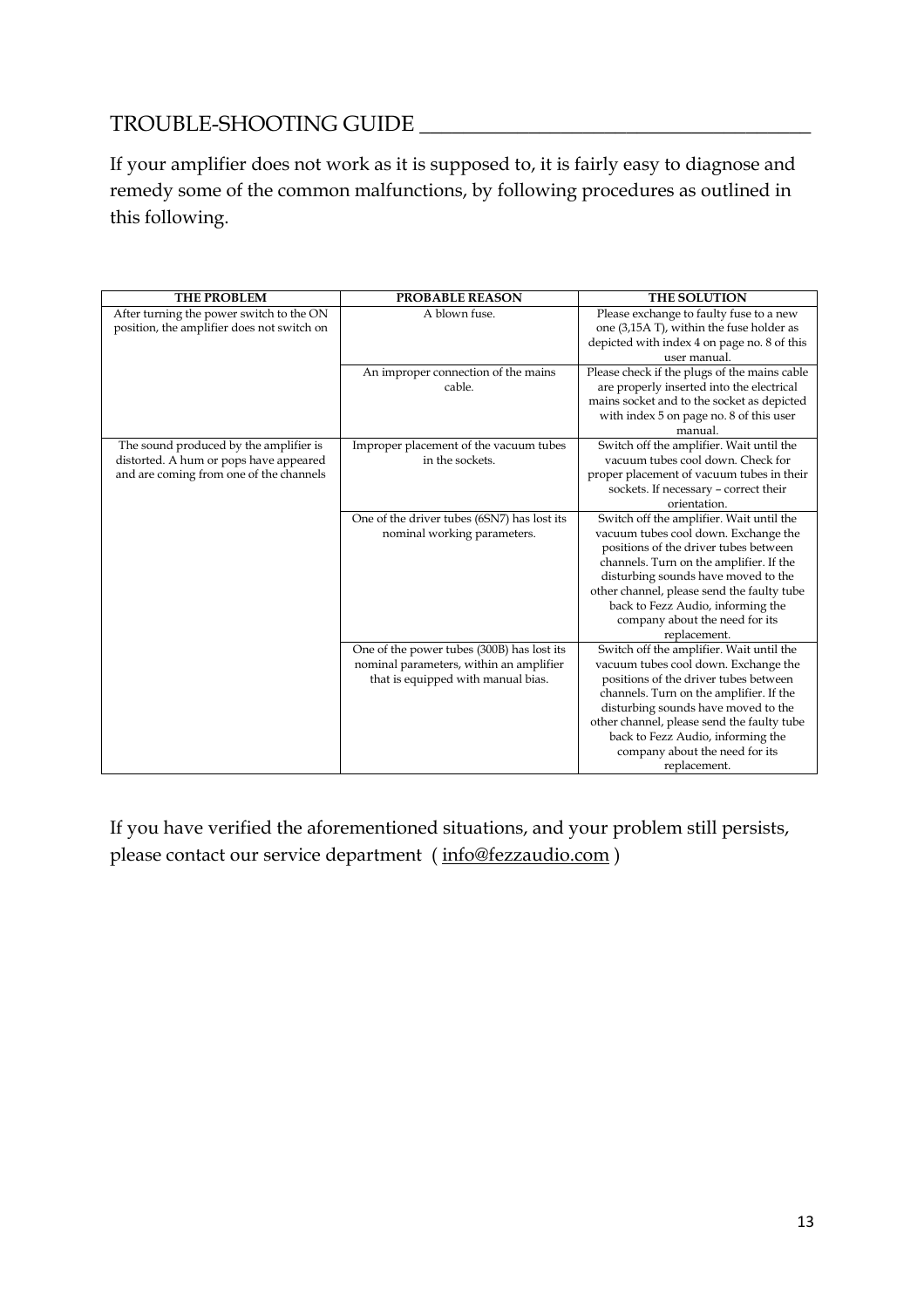## TECHNICAL DATA \_\_\_\_\_\_\_\_\_\_\_\_\_\_\_\_\_\_\_\_\_\_\_\_\_\_\_\_\_\_\_\_\_\_\_\_\_\_\_\_\_\_\_\_

| Type:                 | Integrated stereo power amplifier        |
|-----------------------|------------------------------------------|
| Model:                | Mira Ceti                                |
| Output power:         | 2x 8W                                    |
| Circuit architecture: | Single Ended class A                     |
| Output Impedance:     | $4\Omega / 8\Omega$                      |
| Input connectors:     | 3x RCA                                   |
| THD distortion:       | $< 0.4\%$                                |
| Frequency response:   | 20Hz - 45kHz (-3dB)                      |
| Power consumption:    | 80W                                      |
| Mains fuse:           | 3,15A T / delayed                        |
| Weight:               | $14 \text{ kg}$                          |
| Dimensions:           | $340 \times 360 \times 215$ mm           |
| Tube types:           | $2x300b$ (or sim.) $/ 2x 6sn7$ (or sim.) |